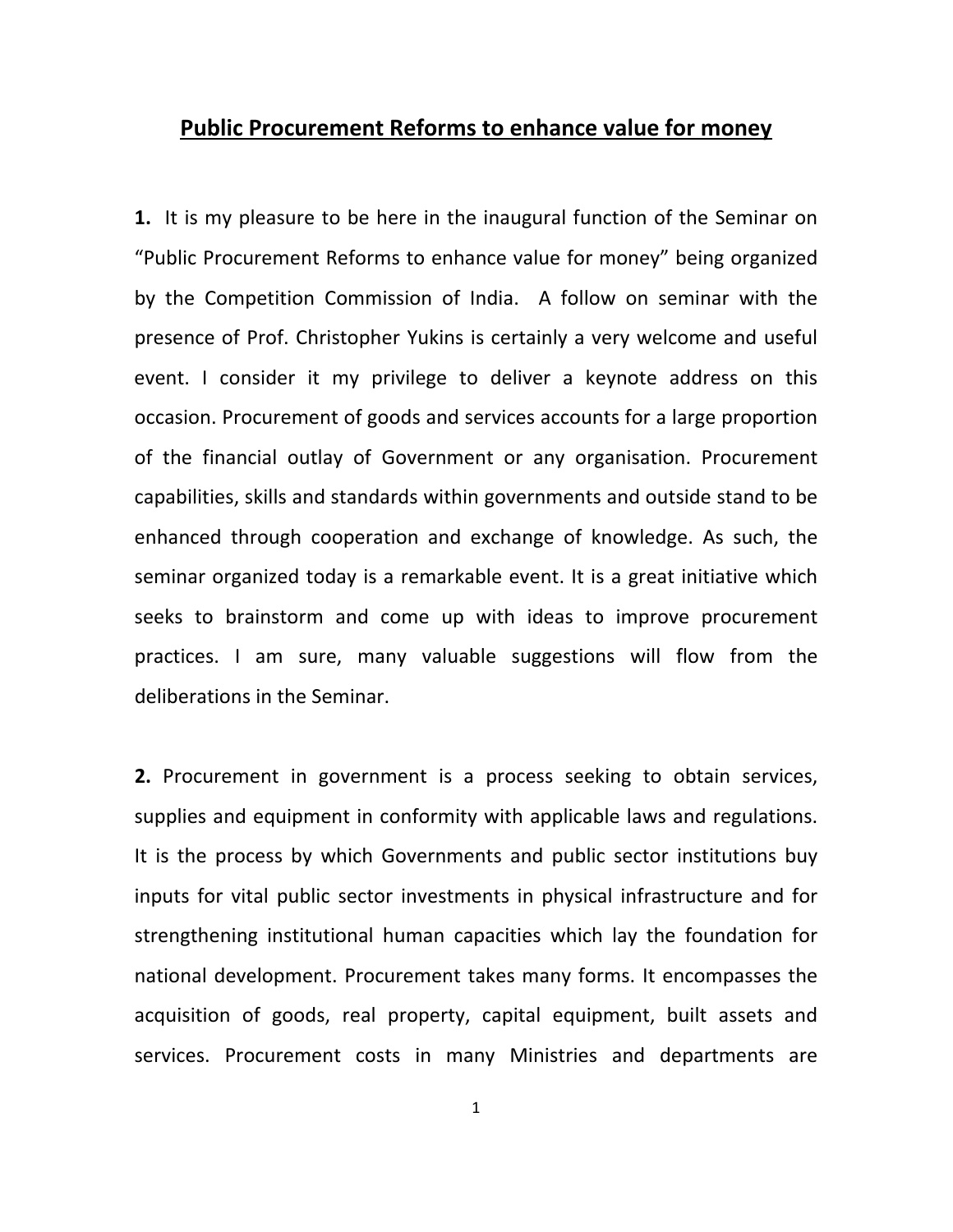substantial, consuming scarce resources of tightly constrained Government budgets. Quality, timeliness, and appropriateness of the procured inputs largely determine whether the public investment will succeed. Efficient public procurement system is therefore vital for achieving accelerated growth and development of the country.

**3.** Fair and open competition is the best and the most transparent way of achieving value for money in large procurements having wide vendor base and also in cases of allocation or lease of public assets or natural resources for exploitation by private parties. Procurements not done in such a manner do not inspire public confidence at large. Allocation of spectrum and grant of mining concessions are two such areas not following the route of open competition and therefore raising concerns about achievement of value for money. Any reform in the process of public procurement must, therefore, ensure that not only the procurements of goods and services but also the sale or allocation of public assets and natural resources of the country to private entities must also satisfy the fundamental requirement of fairness, transparency and competitiveness.

**4.** Periodically, we have been conducting comprehensive review of procurement systems, procedures and practices in various Ministries and Departments of the Government. Such reviews are intended to identify major systemic weaknesses in the procurement systems and suggest ways to address them with the overall objective of enhancing value for money in public procurements. The major audit concerns pointed out in such reviews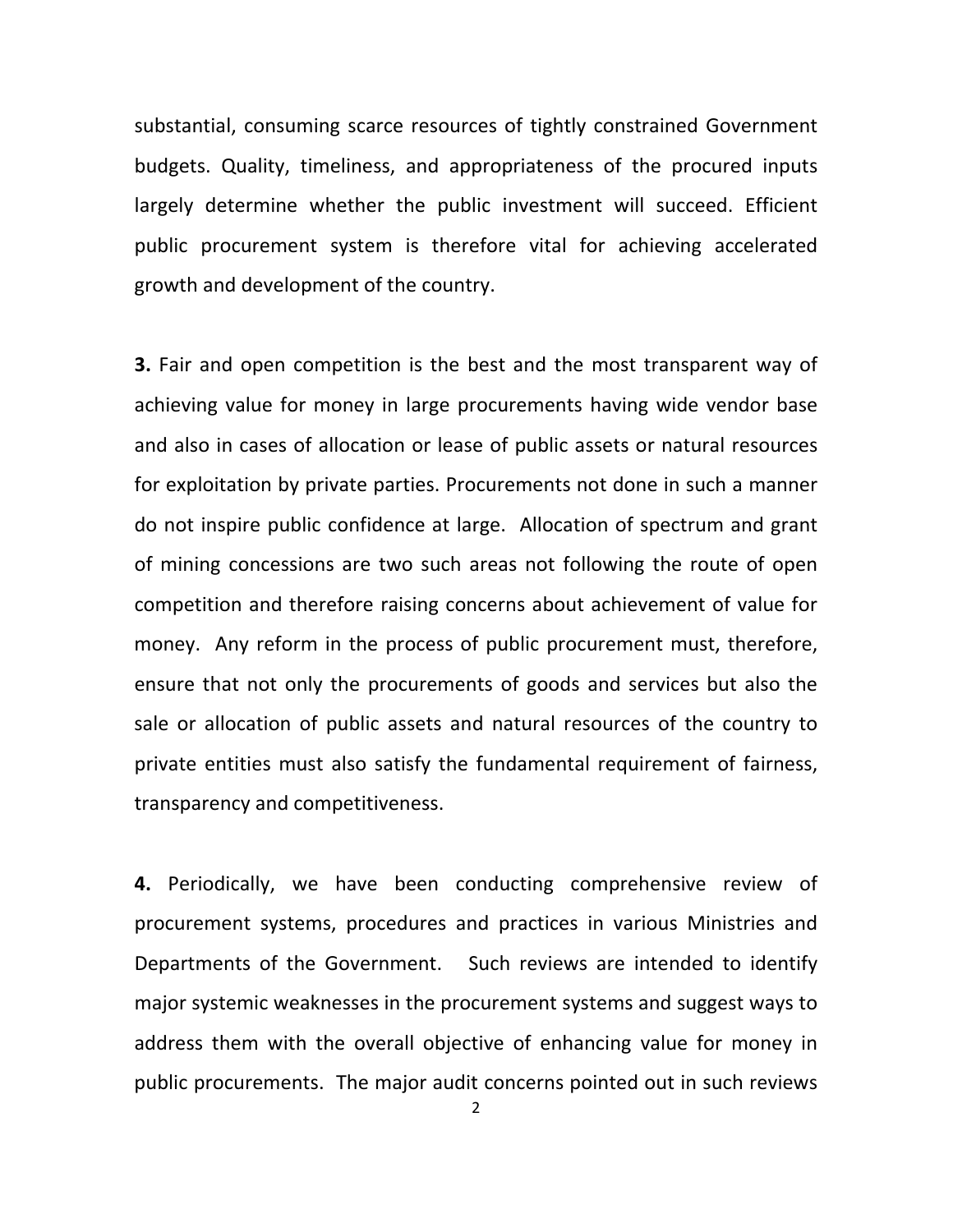relate to quality, timeliness and appropriateness of the procurements made by the departments. The public procurements in many departments and Ministries suffer from serious delays, indecisiveness, and frequent change of specifications, lack of accountability, inadequate competition and acceptance of goods of inferior quality. Procurements suffer from defective formulation of specification resulting in frequent change of specifications after invitation of bids, inefficient system of technical evaluation which normally leads to single source selection, improper financial evaluation and frequent misuse of special procedures like emergency procurements. Despite colossal loss to Government exchequer in such mis‐procurements, the procuring officers are not held accountable for their inefficiencies and delays. Such procurements do not provide value for money and increase cost of public services substantially.

# **5. Uniform procurement procedures to promote best value for money**

Value for money is the core principle underpinning procurements all over the world. This principle requires comparative analysis of all relevant costs and benefits of each proposal throughout the whole procurement cycle (whole of life costing). It is not about achieving the lower initial cost but getting optimum combination of whole life cost and quality. Adoption of an integrated procurement approach which incorporates whole of life costing models will increase overall effectiveness of the procurement activity. This principle must be adopted by Government departments in their strategic/complex procurements. There is a need to review procurement policies and procedures to achieve certain degree of consistency and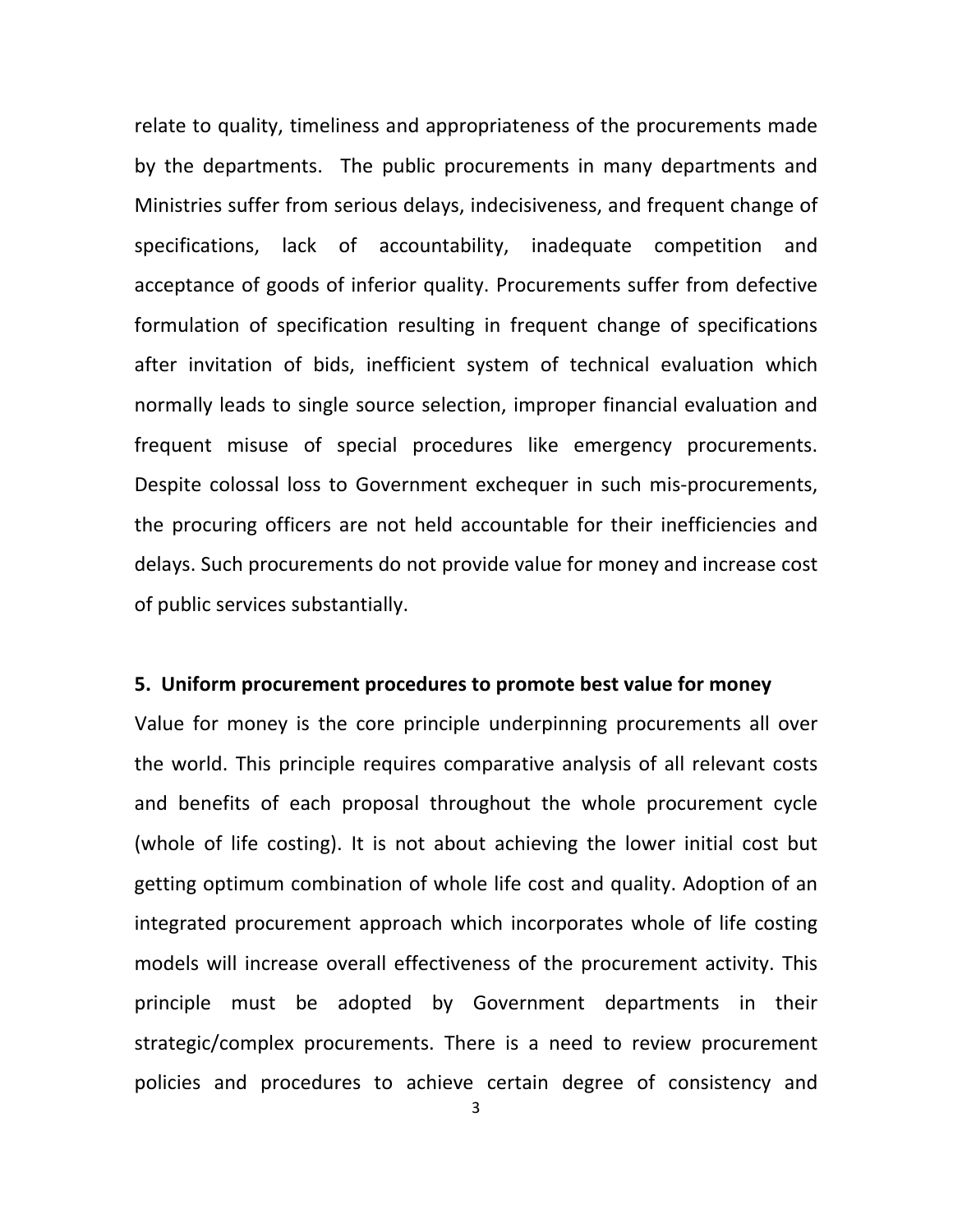uniformity in procurement policies and procedures across Government Departments.

### **6. Improving accountability**

Public procurements are often prone to fraud and corruption. The problem can be addressed by strengthening accountability framework in Government. Accountability is at once a key deterrent to collusion and corruption and a pre‐requisite for procurement credibility. Successive Audit Reports have brought out that procurement regulations are not sufficiently followed and, therefore, there is no assurance that public sector entities select the most qualified suppliers at the best price. All Government officials and purchasing organisations must be obligated to comply with financial regulations and rules issued for public procurement. Liability and accountability of delinquent officers must be ensured. This would improve compliance and hence gain value for money.

# **7. e‐procurement**.

With the advancement of technology, e-procurement should become a standard way of procuring routine and non‐strategic goods and services in the Government. Public procurements suffer from the problem of serious delays and lack of competition. e‐procurement holds a huge promise and offers substantial reasons to Government to move its purchasing online. Doing procurements electronically offers the potential of faster purchasing and more reliable upto date information to secure better prices. It offers scope to aggregate purchasing across departments or divisions and enables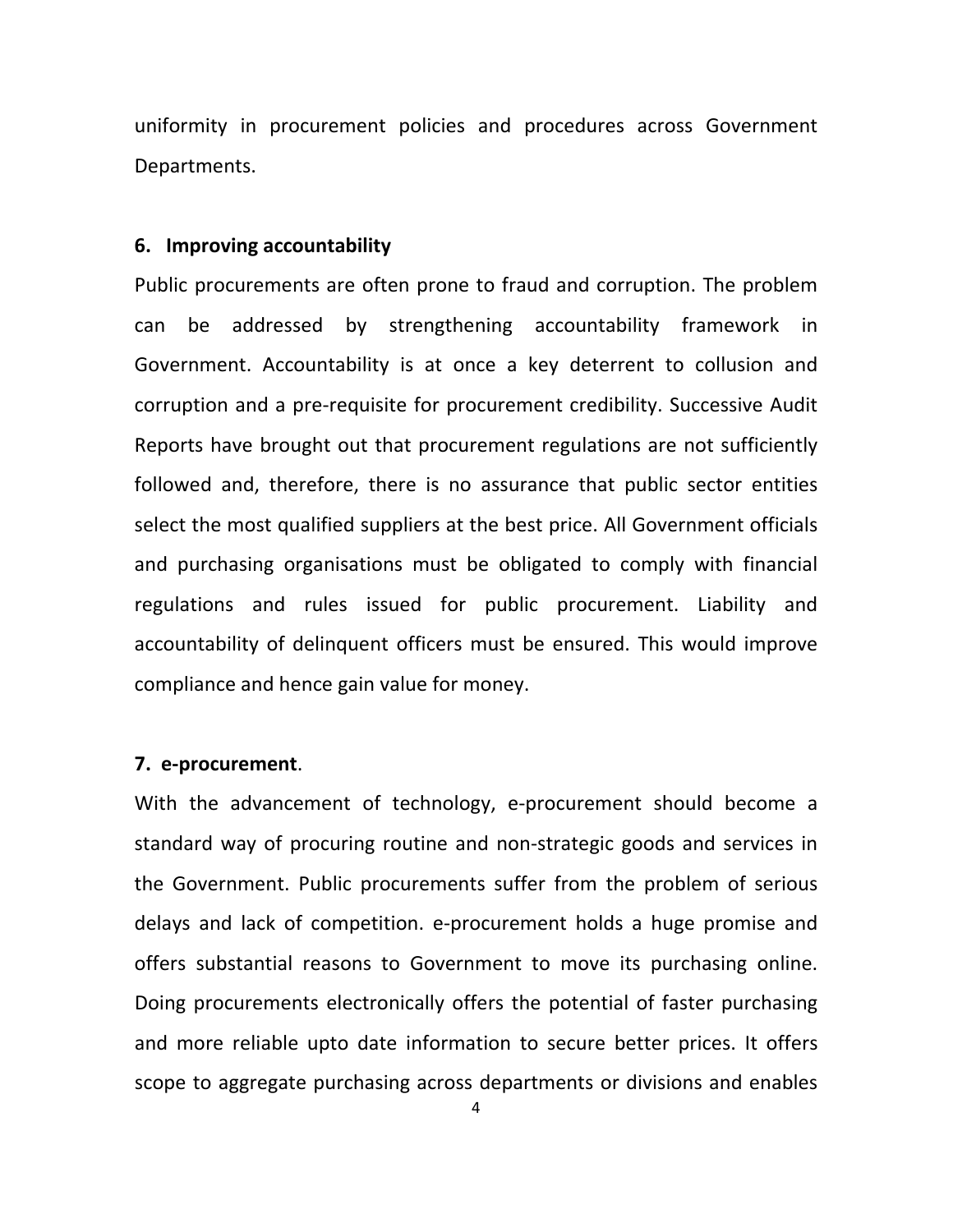better compliance of rules and good practices. E‐procurement certainly needs to be adopted to facilitate electronic tendering, monitoring prices and suppliers' performance. However, there is need to voice caution viz. eprocurement solution is not easy. It is not a quick fix to problems. It requires a thorough understanding of current processes. Adequate guidelines must be in place to facilitate e‐procurement.

# **8. Standards of ethical behaviour**

Officers in procurement, particularly those dealing directly with suppliers must demonstrate highest standards of ethical behaviour. This principle encompasses the concept of honesty, integrity, probity, diligence, fairness, trust and consistency. The Government should develop a code of good customer practices which should be effectively enforced by an independent agency to bring in greater accountability in public procurement. There is also a best practice in some international public sector organisations to include "Guidelines on staff ethics and professional responsibility" in the procurement manuals of the organisation to ensure that the procuring officers are aware of the Government instructions and policy on acceptance of gifts, favours, remuneration, economic benefits, hospitality, honours etc. from any non‐Governmental source including the suppliers. Non compliance of such practices should invite adverse notice on vendors and officials.

The United Nations' procurement policy requires the vendor to allow UN or any person that the UN may designate, to inspect or carry out audits of vendors accounting records and financial statement in connection with the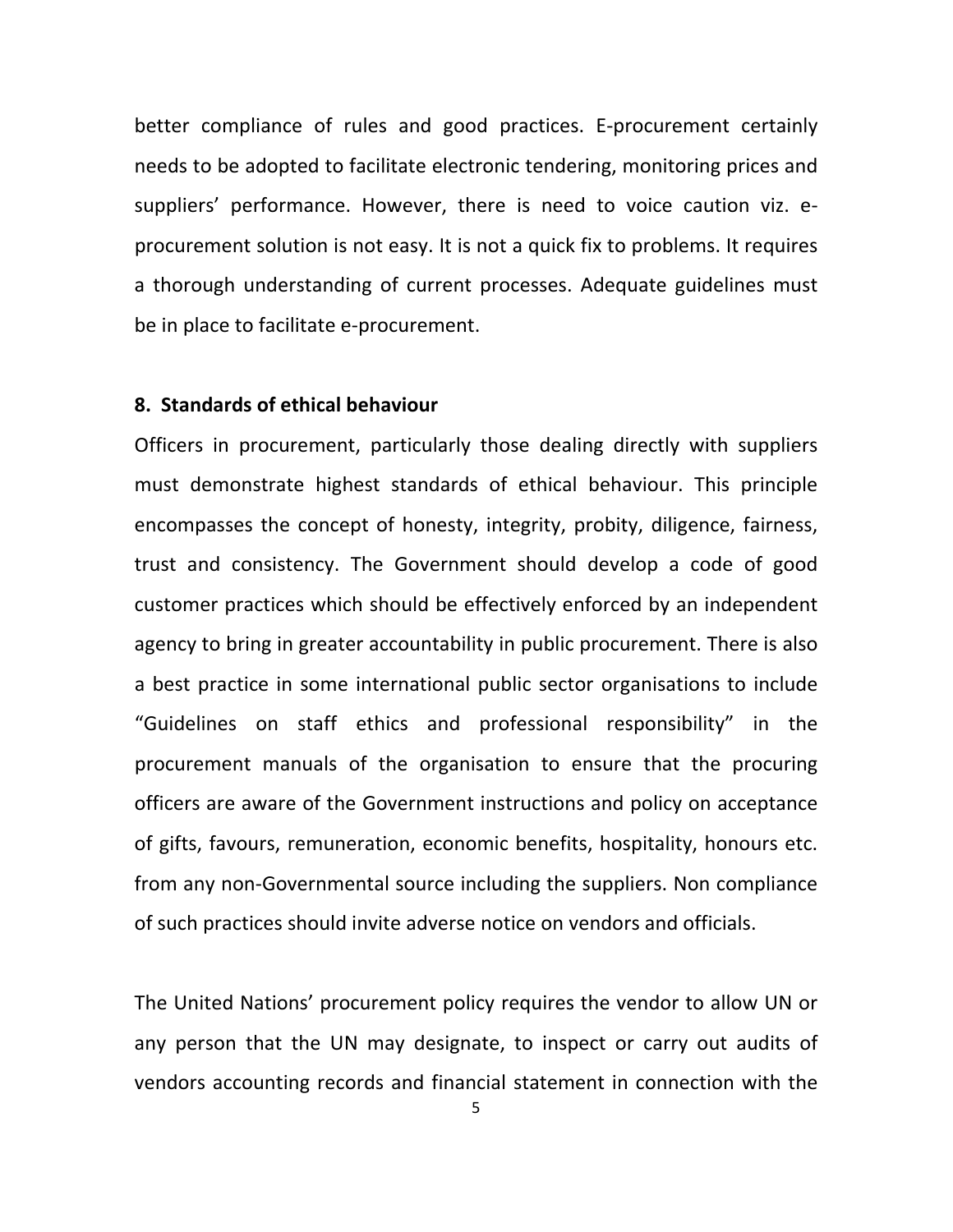contract. Such a practice is advised in public sector procurements in India to promote accountability and ethical behavior.

#### **9. Integrity Pacts**

Transparency International has developed Integrity Pact (IP) as a tool aimed at preventing corruption in public contacting. IP involves signing of an agreement between the Government department and all bidders containing rights and obligations to the effect that neither side will: pay, offer, demand or accept bribes: collude with competitors to obtain the contract; or engage in such abuses while carrying out the contract. The IP also introduces a monitoring system by an independent oversight and accountability authority and requires bidders to disclose all commissions and similar expenses paid by them to anybody in connection with the contact.

Worldwide, arms trade, oil and construction sectors are rated as most prone to corruption. Oil and Natural Gas Corporation Ltd. (ONGC) in India has already adopted the Integrity Pact system in 2006 to institutionalize transparency in its procurement practices. Defence Procurement Procedures 2006 for capital acquisitions as well revenue procurements have also incorporated provisions making it mandatory for the Defence Ministry to sign an Integrity Pact with the bidders in all procurements of value over Rs. 1 billion. Since Integrity Pact contributes in improving credibility of public procedures and administrations, it should be integrated with procurement procedures of all major procuring departments and agencies in India including DGS&D, Public works and Railways.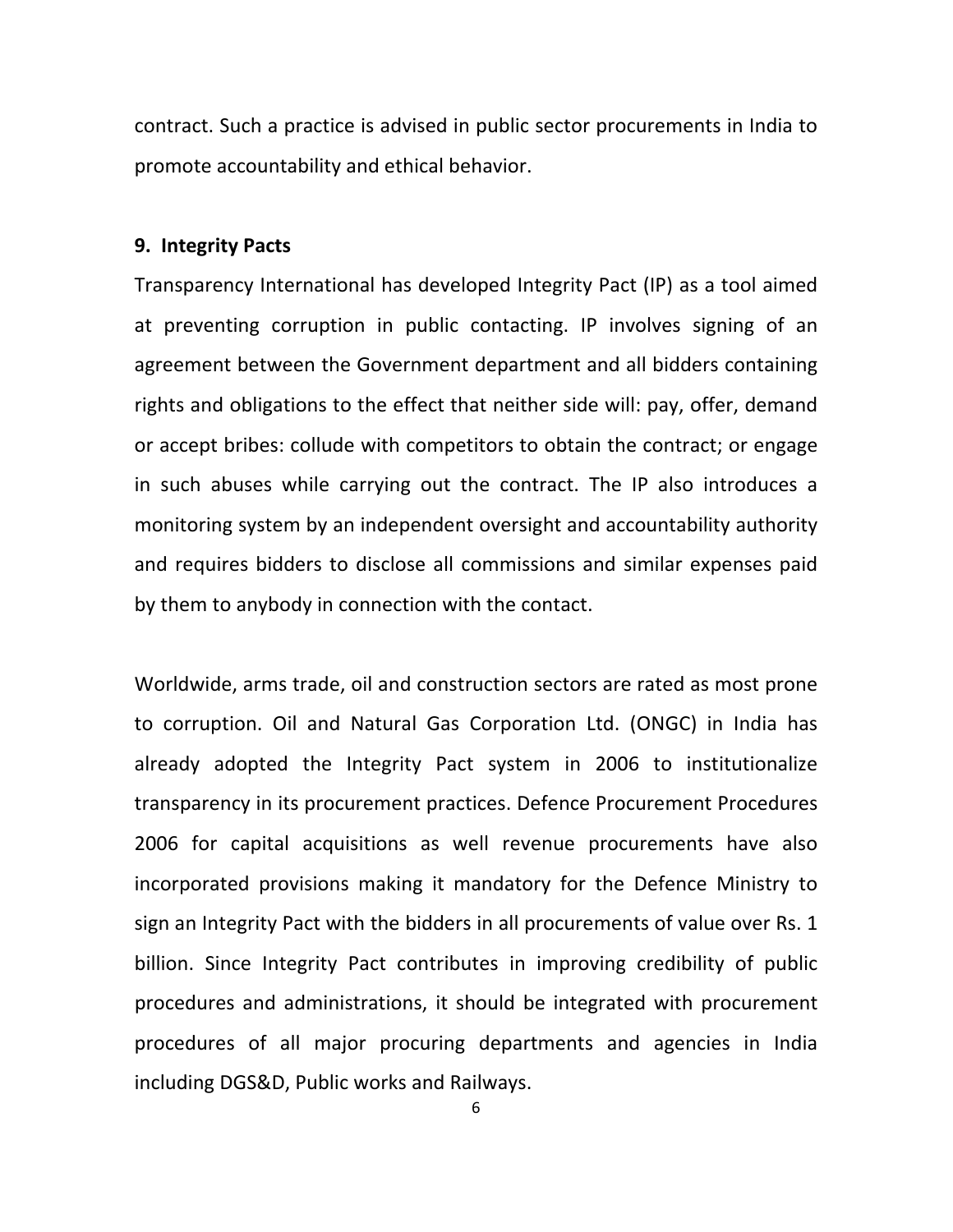#### **10. Green procurement**

Green procurement is the purchase of environmentally preferable goods, services or works. Integration of environmental consideration in public procurement is an area that has remained largely unfocused in government buying in India, while other countries like US, Korea etc. have made rapid progress by mandating the purchase of energy efficient products in public procurement and installation in government buildings. Government needs to reform the existing procurement policy to promote purchase of energy efficient goods in public procurement. Products that are reusable, more durable and energy efficient may have higher initial cost. Yet the cost of these over their useful life may be significantly lower. There are economic benefits in form of efficiency gains from incorporating whole‐life costing into decision making. Any development that is not sustainable will eventually destroy development itself. Green procurement must become a norm rather than an exception.

# **11. Procurements by agencies receiving funding from Government**

A large number of bodies and authorities including non‐Governmental organisations are receiving significant amounts of funds from government for implementation of various developmental programmes in social and economic sectors. Such bodies and authorities must use Government procurement procedures while spending Government money on procurement of goods and services. This will ensure that the tax payers'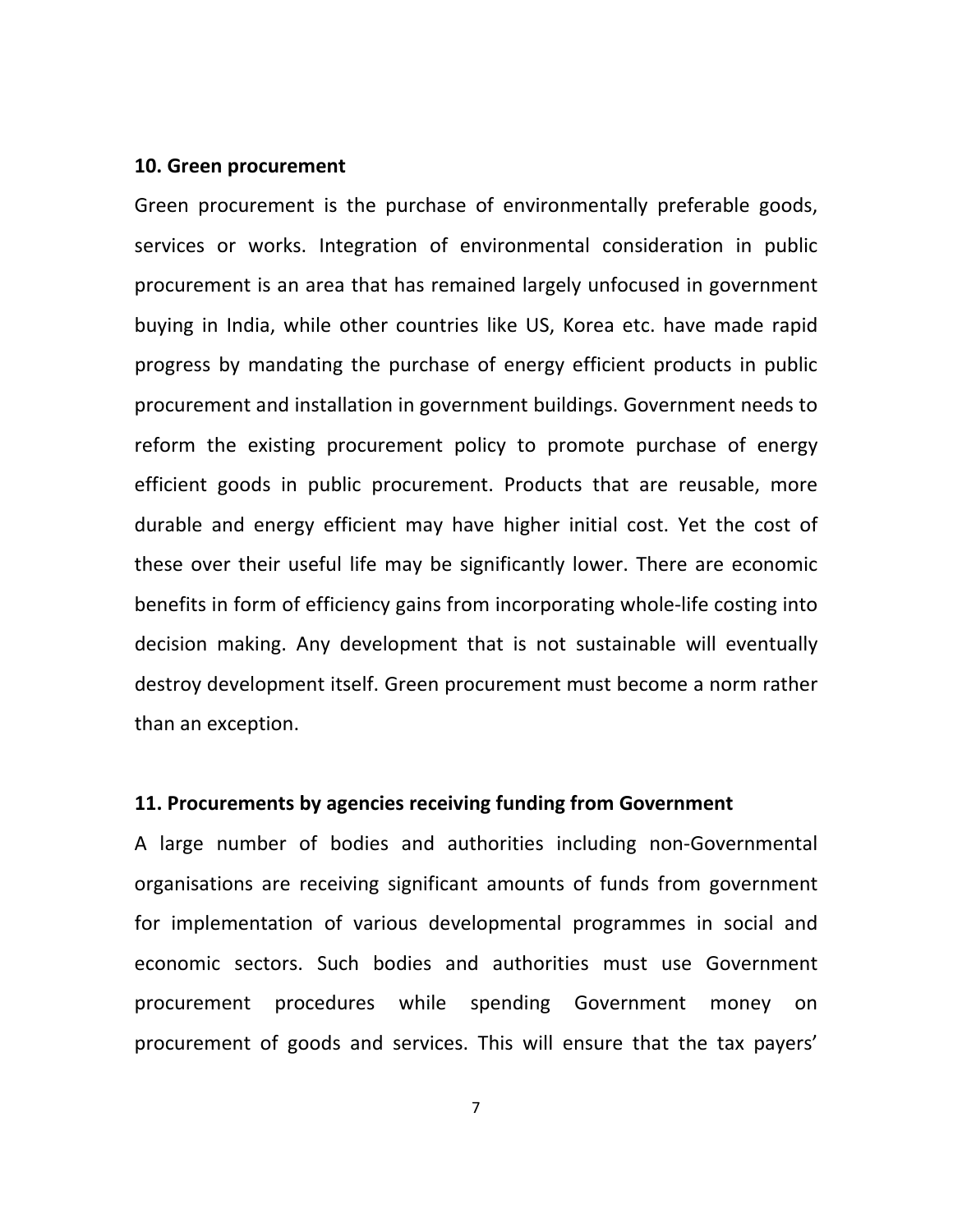money is spent by them in a transparent and fair manner to make cost effective procurements.

# **12. New and complex arrangements of procurement of goods and services.**

Procurement takes many forms. It can be multifaceted and sometimes quite complex. For an effective delivery of goods and services, governments have embarked on innovative arrangements like the public‐private partnerships. PPPs operate at the boundary of public and private sectors. Such arrangements often involve comprehensive risk allocation, long‐term concession period, complicated revenue sharing mechanism and contract arrangements. These pose serious challenges to the executive and audit. New skills are needed to evaluate the complex transactions. Such arrangements must be subjected to an effective oversight to ensure that the objectives of binging out an alliance are achieved in an economical and effective manner. An in‐depth evaluation of all the stages of the PPP project cycle including procurement/ contracting process, against the core principles of competitiveness, value for money, transparency and accountability is essential.

# **13. Exploring aggregation opportunities**

The government departments/agencies must try to maximize purchasing advantage by aggregating purchases. This calls for an effective system in place to review the short and long term purchase requirements and to initiate steps in advance. Aggregation opportunities would help to improve buying power of departments/agencies and secure better value for money.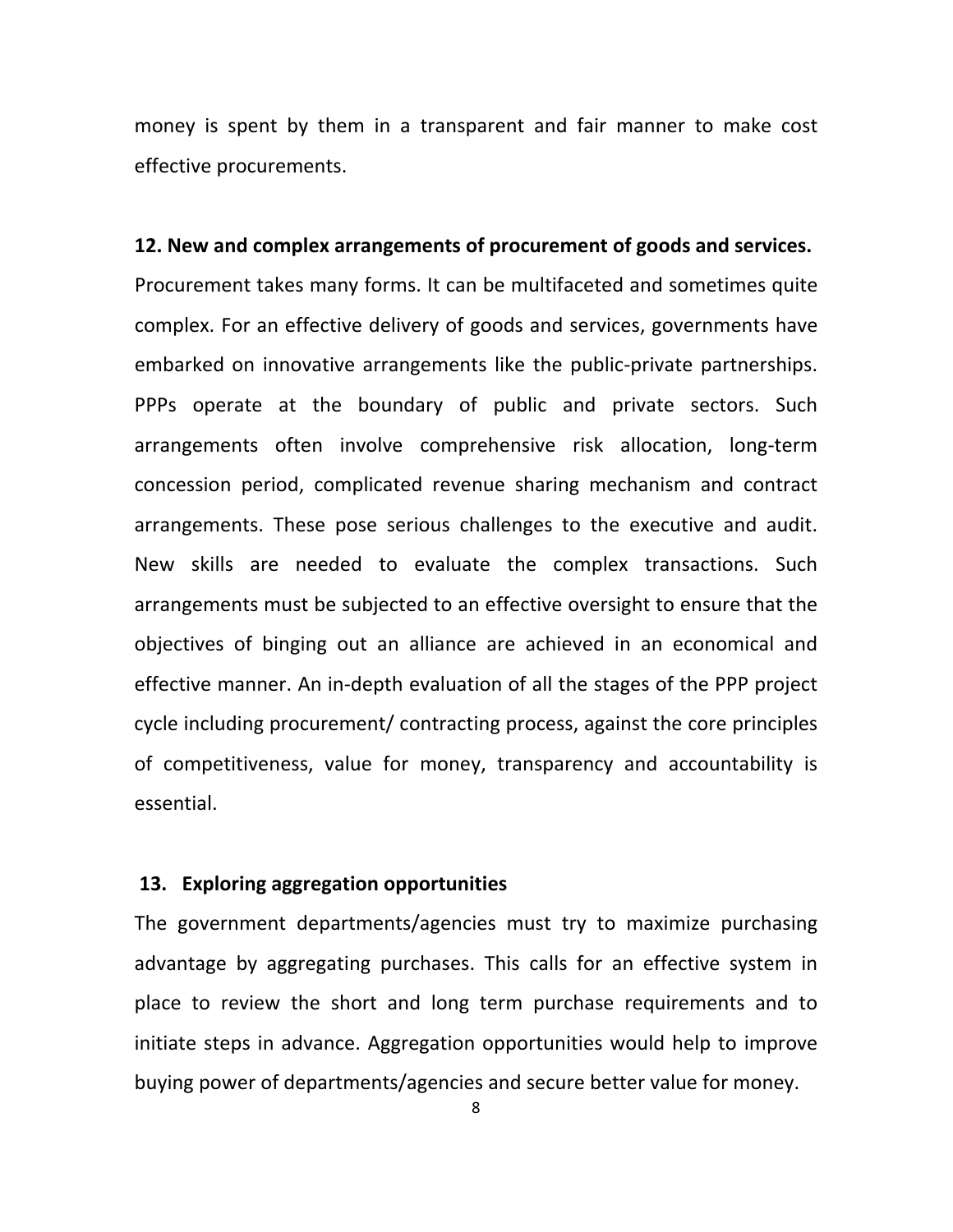# **14. Internal Controls, Assessment of Risks**

A major reason for poor financial accountability is the weak internal controls in financial management of the Government. Internal controls serve to provide assurances on proper financial reporting, safeguarding of assets and achievement of organisational objective with due regard to economy, efficiency and effectiveness. Very importantly, it is the foundation of accountability. Unlike most countries in the world, we are yet to formally embrace a modern framework of internal control. A comprehensive framework for establishing and maintaining internal control needs to be developed. Government agencies must take effective steps to ensure that their organizational structures are robust and that public funds are not prone to misuse, waste and fraud. These departments must upgrade their control environment and plug weaknesses in key procurement control activities. Establishing effective internal control involves an assessment of the risks that a government agency faces. Government departments lack a proper risk assessment framework for identifying and managing procurement activities that are vulnerable to fraud, waste and abuse. Hence, development of risk management skills in government agencies would be necessary. Departments under the government have to bring themselves up to the task of formalizing their risk assessment and control processes in the interest of better financial management. The way forward would be to sensitise the Ministries/Departments on the need for risk management and initiate development of skills for risk management. The objective should be to ensure that risk management becomes a standard feature of the way departments carry out their activities. Without a risk management strategy